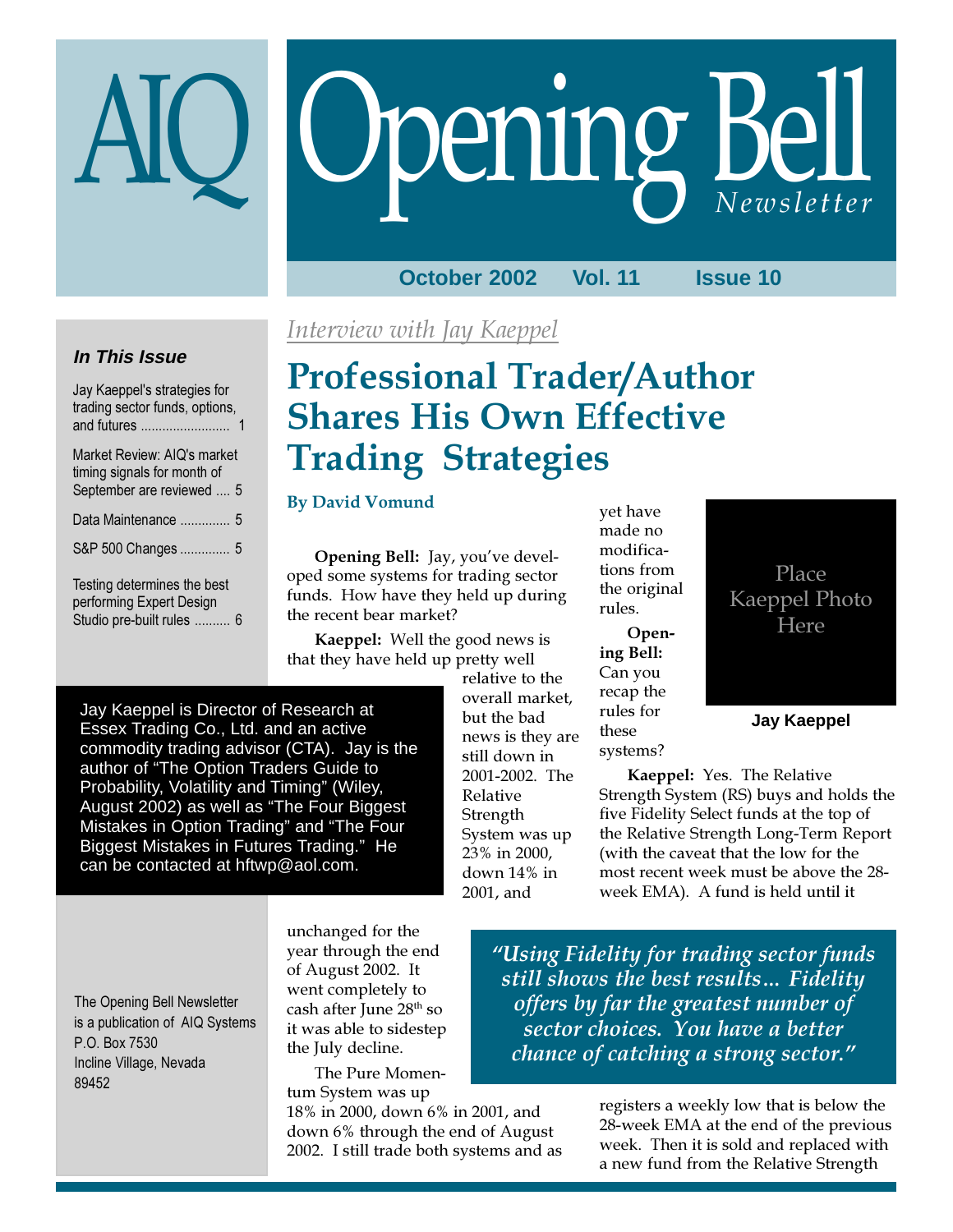## AIQ Opening Bell October 2002

buy, then the money goes into cash. Report. I ignore gold funds and will look only at the top eight funds in the Report. If no fund qualifies as a This system went completely into cash on 06/28/02.

The Pure Momentum System simply buys and holds the five Fidelity Select funds at the top of the Price Change – Upside Long-Term Report at the end of each month. At the end of the following month, the report is run again and if one or more funds in the current portfolio have fallen out of the top five, then they are replaced by new funds.

Editor's note: The Relative Strength System was covered in the July 2000 Opening Bell.

Opening Bell: Have you tested these systems with Rydex, Profunds, and/or Exchange-Traded Funds (ETFs)?

Kaeppel: Yes, and so far using Fidelity funds still shows the best results. I think this is primarily a function of the fact that Fidelity offers by far the greatest number of sector choices. You just have a better chance of catching a strong sector. For example, in the last year Select

## AIQ Opening Bell Newsletter

David Vomund, Publisher G.R. Barbor, Editor P.O. Box 7530 Incline Village, NV 89452

AIQ Opening Bell does not intend to make trading recommendations, nor do we publish, keep or claim any track records. It is designed as a serious tool to aid investors in their trading decisions through the use of AIQ software and an increased familiarity with technical indicators and trading strategies. AIQ reserves the right to use or edit submissions.

While the information in this newsletter is believed to be reliable, accuracy cannot be guaranteed. Past performance does not guarantee future results.

For subscription information, phone 1-800-332-2999 or 1-775-831-2999.

© 1992-2002, AIQ Systems



Figure 1. Five year chart with signals from Kaeppel's RSMD mechanical market timing strategy

Construction (FSHOX) enjoyed a strong run. However, no Rydex, Profunds, or ETF funds offered a pure play in construction stocks.

The downside is that Fidelity has more fees, loads, and switching restrictions than these other avenues.

One alternative for more active investors is to use "folios," whereby an investor can put for instance 10K into a basket of stocks in a given industry. For example, let's say Select Construction is a buy. Instead

and overweight the top performers.

Opening Bell: Market timing fell out of favor in the bull market of the  $90's -$  do you see new interest in that area now?

Kaeppel: Oh yes. There are a lot of people who wish they had

" I'm a fan of mechanical approaches because they take the emotion out of the decision making process. One of the most useful techniques is your own use of the RSMD indicator, whereby a 2-week change in the trend of RSMD signals a switch between two indexes or funds being compared."

of going through Fidelity, an investor could use MatchMaker and find the 10 stocks most highly correlated with FSHOX. He can then buy \$1000 worth of each stock through Foliofn.com (or some other brokerage offering stock baskets).

To take it a step further, the investor could run the Relative Strength report on those 10 stocks gotten out of the stock market — or at least lightened up somewhat before the recent collapse. Lots of things go in cycles in the market. When I started out in the early 1980's, market timing was a big deal. By the end of the 90's you were considered a fool if you tried to time the market. By then the question was not "should I be in the market,"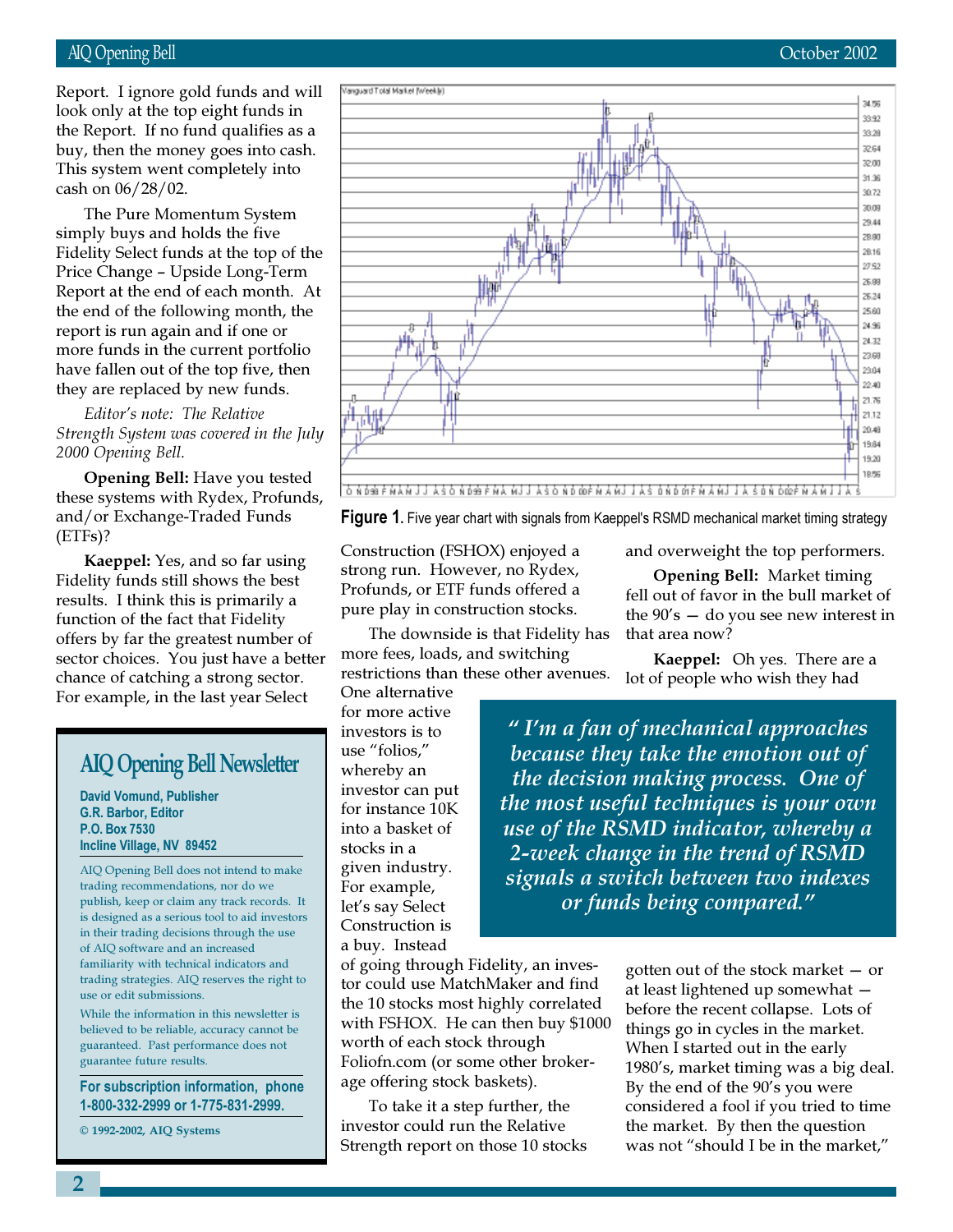but "how do I make the most money?" Now market timing is enjoying renewed interest.

Opening Bell: Any useful timing techniques?

Kaeppel: I'm a fan of mechanical approaches because they take the emotion out of the decision making process. One of the most useful techniques is your own use of the RSMD indicator, whereby a 2-week change in the trend of RSMD signals a switch between two indexes or funds being compared. Originally you used it to switch between OTC and SPX, but it also has a lot of other good uses.

 I look at VTSMX vs. VBMFX (Vanguard Total Stock Market versus Vanguard Total Bond Market) and also FOCPX vs. VFITX (Fidelity OTC versus Vanguard Intermediate-Term Bond). If either of these comparisons favors stocks, then it's a buy signal for stocks. If both of these comparisons favor bonds, then that's a sell signal for

"I generally try to use options to do things that you can't do simply by going long or short a given security – for instance, buying straddles, calendar spreads, selling premium, etc."

stocks. I don't use this strategy to go from 100% in stocks to 100% cash but I do lighten up when a red light is flashed.

This strategy isn't perfect – in 1999 you would have lightened up or been on the sidelines during a couple of good runs, but in the long run you can avoid a lot of pain. This strategy has been out of stocks for large portions of the 2000-2002 bear market, including the fourth quarter of 2000, September of 2001 and July of 2002.

**Figure 1** shows the buy and sell signals since 1998.

Small-Cap Index). You can also take it a step further. Once you've determined that, say, large-cap is

Opening Bell: Any other good

uses for this strategy?

outperforming, you can then compare a large-cap growth index or fund to a large-cap value index or fund and zero in even more on the topperforming

area. The advent of ETFs makes it much easier to use this type of

strategy nowadays. For example, if RSMD is favoring FSMKX over NAESX you can compare the RSMD of IWF (iShares Russell 1000 Growth) to that of IWD (iShares Russell 1000 Value) to decide whether to be in large-cap growth or large-cap value.

Likewise, if RSMD favors NAESX over FSMKX you can compare the RSMD of IJT (iShares Small Cap 600 Growth) to that of IWN (iShares Russell 2000 Value) to decide whether to be in small-cap growth or small-cap value.

Opening Bell: You recently

"One technique (for trading futures) that is surprisingly effective is trading reversals after a failure to penetrate support or resistance. There is a touch of subjectivity involved but the basic pattern is simple."

> wrote a book on option trading. Are there any timing techniques you use there?

exas Instis Inc (Daily) æ 31 30 29 'un 28 z łщ 26 25 24 23 z 21  $20^{\circ}$ 19 Ń Y. 64.00 0.00 64.00 (128.00) skocity 0.06 0.09 0.00 (0.03) ja pej (0.09) (0.13)

Figure 2. Daily chart of Texas Intruments with CCI and Velocity indicators. The arrows show buy puts signals given by Kaeppel's options tecnique that is based on these two indicators.

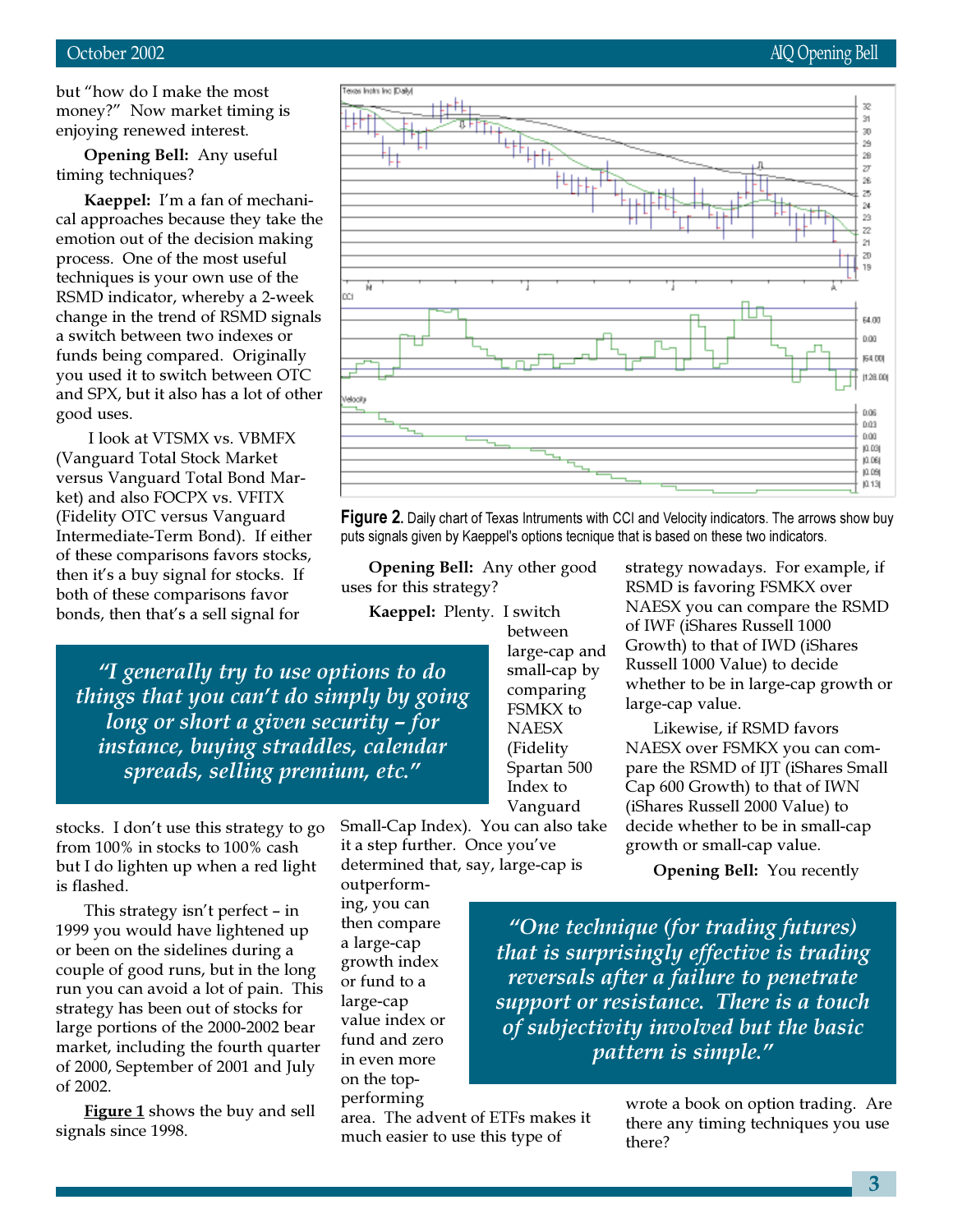given security – for instance, buying Kaeppel: I generally try to use options to do things that you can't do simply by going long or short a straddles, calendar spreads, selling premium, etc. However, for simply buying calls and puts there is one fairly useful technique I have found. For a buy calls signal, look for the following setup:

## The 13-day EMA > 55-day EMA

10-Day CCI  $\le$  -90

## 75-day Velocity rising or flat on the day the CCI reaches -90

The trigger comes when the stock registers its next up close.

For buying puts, look for the following setup:

The 13-day EMA < 55-day EMA

10-Day CCI  $>= +90$ 

75-day Velocity declining or flat on the day the CCI reaches +90

The trigger comes when the stock registers its next down close. See **Figure 2**. This technique works pretty well with futures also.



Figure 3. Soybean Oil daily chart illustrating a commodities trading technique that involves trading reversals after a failure to penetrate support or resistance. RSI is used to exit position.

Opening Bell: You are primarily a futures trader. Any other techniques for trading futures?

Soybean Oil 12/02 (Daily)





Kaeppel: One technique that is surprisingly effective is trading reversals after a failure to penetrate support or resistance. There is a touch of subjectivity involved but the basic pattern is simple.

A market makes a 10-day low which is Day  $X -$  then reverses to the upside. Not less than 8 trading days later it retests that previous low, possibly even breaking down through the initial low. After making a low for the retest — this is Day Y — the market then reverses and closes back above the low of Day X — this is Day Z.

 In other words the market bottomed, rallied, fell back to or below the initial low, and then closed back above the initial low. The bears tried twice to take the market down and couldn't. This is a logical setup for a rally.

Figure 3 visually demonstrates this strategy.

The idea is to buy above the high on Day Z, with a stop below the lowest low established from Day X to Day Z. I'll sell some of the posi-

20.49 20:22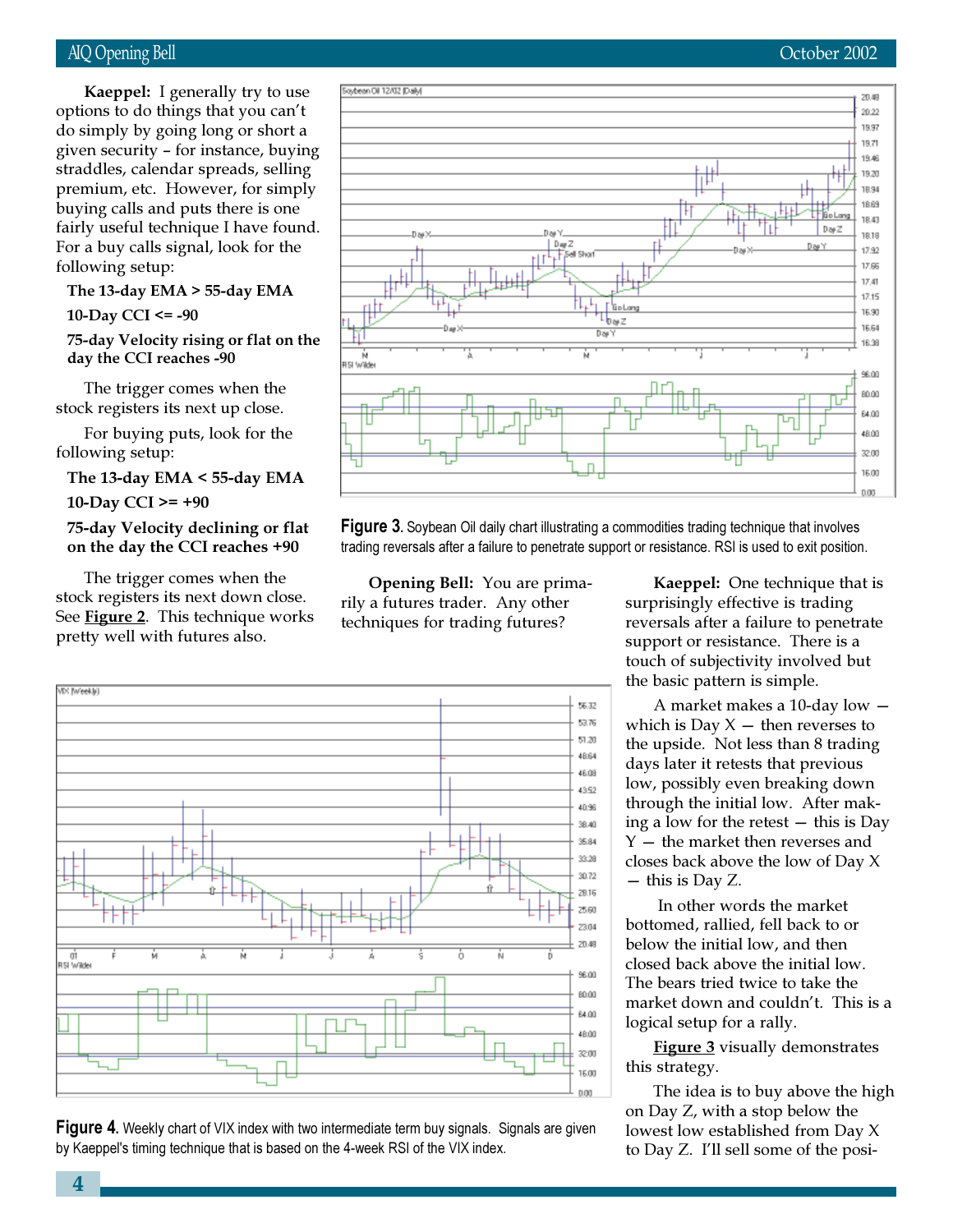tion when the 4-day RSI exceeds 70% and use a trailing stop on the rest.

Ope<br>
Stoclarus on<br>
Stocker<br>
Stocker Opening Bell: Getting back to the stock market, a lot of traders focus on the VIX index to help them time their trades. Have you found any uses for the VIX?

Kaeppel: The good news is that despite the fact that so many people are now looking at it, the VIX remains a pretty good tool. The correlation between the SPX and the VIX in MatchMaker is about –790, which is about as extreme of an inverse correlation as you're going to find.

Most traders use the VIX as a short-term tool, but I have found one way to use it as an intermediateterm tool. The setup, which uses the weekly VIX rather than the daily version, is as follows:

#### The 4-week RSI of the weekly VIX Index exceeds 70%

The weekly VIX subsequently closes below its own 10-week moving average

## Then buy stocks and hold for 13 weeks

Since 1986 there have been 22 such buy signals. The most recent was a buy signal on 8/16/02. Of the 21 closed out trades, 18 of those showed a profit with an average 13 week gain of +6.3%. That works out to about a 28% annualized rate of return. To take it a step further, returns can be increased by focusing on the top performing sectors and stocks rather than just buying the S&P 500 index.

Figure 4 displays the 04/13/01 and  $10/26/01$  buy signals.

Opening Bell: Thank you for sharing some very useful information with us.

Jay Kaeppel can be reached at hftwp@aol.com.

# **Market Review**

urky corporate profit outlooks, doubts about the economy's strength, corporate scandals,  $\sum_{\text{nd talk of was}}$ 

and talk of war with Iraq continued to put pressure on the market. In September, the S&P 500 and the Nasdaq Composite fell about 11%. In the third quarter, the S&P 500 fell an amazing 17%.

There was a lot of damage in September. Airline stocks took the brunt of the selling, falling 30%. Most of the other underperforming groups were technology related. Computer-Local Networks fell 27%, Semiconductors fell 25% and Telecommunications-Cellular fell 24%. The best performing group was Building- Recreational Vehicles, which rose 12%.

seven stocks in the S&P 500 were cut in half. These include Electronic Data Systems (EDS), AMR Corp. (AMR), Lucent Technologies (LU), El Paso Corp (EP), and Sprint PCS (PCS). The best performing S&P 500 stock was Forest Labs (FRX), which gained 12%. Amazingly, only two S&P 500 stocks, Moody's Corp and ConAgra (CAG), appear on the Persistence of Money Flow report.

Looking at AIQ's timing model, a 95 buy came on 09/04, a 98 buy came on 09/06, a 99 buy came on 09/09, a 98 sell appeared on 09/17, and a 99 buy was issued on 09/26.

At month's end the S&P 500 was near its July lows. With earnings season approaching in mid-October, there will be plenty of reason for the market to either form a doublebottom or to move to new multi-year lows.

Looking at stocks in September,

## **S&P 500 Changes**

**Changes to the S&P 500 Index and Industry Groups:**

El Paso (EP) moves from Gas Utilities (NATURALG) to Multi-Utilities & Unregulated Power (UTILMULT)

Crane Co. (CR) moves from Building Products (BUILDPRD) to Industrial Machinery (INDSMACH).

Molex (MOLX) moves from Electrical Components & Equipment (ELECTRIE) to Electronic Equipment & Instruments (ELCTRONI).

## STOCK DATA MAINTENANCE

#### The following table shows stock splits and other changes:

| <b>Stock</b>                 | Ticker | Split | Approx. Date |
|------------------------------|--------|-------|--------------|
| <b>Enginred Support Sys.</b> | EASI   | 3:2   | 10/31/02     |

## Trading Suspended:

Allied Devices (ALDV), Bouygues Offshore (BWG), Conoco Inc. (COC), iGo Corp (IGOC), Jefferson Smurfit Group (JS), McAfee.com Corp (MCAF)

#### Name Changes:

Philips Pete (P) to ConocoPhilips (COP) Elcor Corp (ELK) to Elk Corp (ELK) Learn2 Corp (LTWC) to LTWC Corp (LTWC) Intervoice-Brite (INTV) to Intervoice Inc. (INTV)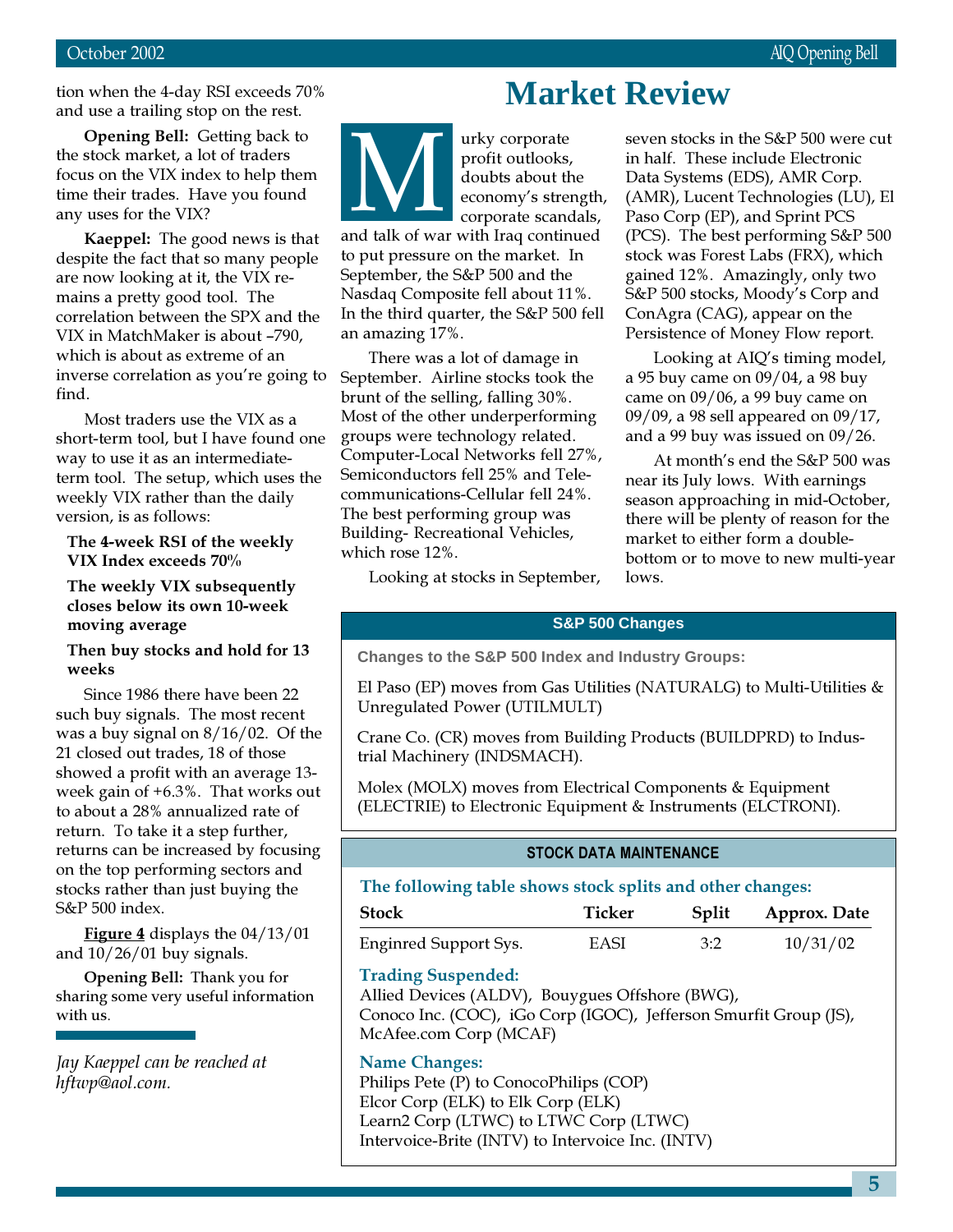

Testing Determines the Best Performers

# Which Pre-Built EDS Rules Are the Most Effective?

## By David Vomund

DAVID VOMUND

hen we created the Expert Design Studio (EDS) module, we wanted to enable people to Expert Design<br>
Studio (EDS) mod<br>
ule, we wanted to<br>
enable people to<br>
create their own screening models

but we also understood that many people don't want to do their own programming. In that regard, about 200 pre-built screening techniques were created, allowing users to simply copy and paste these rules as they build their own models.

Most of the pre-built rules are based on the action of a specific indicator. For each indicator, several rules were created to represent most of the indicator's technically significant actions.

With 200 pre-built screening rules shipped with every TradingExpert Pro system, the question that most users ask is which of the pre-built rules are the most effective? In the June 1999 Opening

One of the few advantages of the current bear market is that we can now run tests on both bull and bear markets. For this article, we tested all of the pre-built screening rules on a time period that includes both bull and bear markets. We'll identify the best performers.

Running 200 tests is obviously time consuming and we expect few, if any, users have actually completed

similar tests. If you use EDS, then you may want to refer to this article often.

Our tests were run on a database of the AIQ Pyramid stocks, which includes about 1700 issues. The tests were run on the period 01/01/

98 to 07/31/02. A fixed holding period of 22 business days (approximately one month) was used. This is a longer time period than what most

> of the pre-built rules were designed for. For that reason, most of the trading results were very similar and represent simple market activity. For example, a Stochastic buy

"Congratulations to AIQ power user Richard Denning, creator of the sixth best strategy. His EDS model was designed as a quick two-day trading model but it obviously works for longer time periods as well."

Bell we tested all of the pre-built screening rules, identifying those that were the most effective and those that were the least effective. Those tests were run on a bull market.

signal may be significant for a few days after the buy but it is insignificant for the next month. The rules that performed the best were ones that were designed for longer time periods.

Due to space limitations, we are not able to list the results of all the rules. Because of the importance of this time-consuming test, we are listing as many results as possible. Table 1 is a listing of the 40 best performing rules, sorted by their annual return on investment (ROI).

To help identify the pre-built rules listed in Table 1, we indicate which folders they reside in and what the rule names are. The first column of the table displays the

"One of the few advantages of the current bear market is that we can now run tests on both bull and bear markets. We tested all of the Expert Design Studio pre-built screening rules on a time period that includes both bull and bear markets."

> name of the directory (or directories) followed by the file name. The second column shows the name of the rule that was tested.

> To find a pre-built rule, open the Expert Design Studio and select File, Open, and double-click the EDS Strategies folder. This accesses the directory list found in Table 1. Double-click the appropriate directory name and then highlight and open the file name. With the file open, the rule will be displayed in the Rule Library page of the EDS window.

The most effective rule is the TriStarDoji. This is a candlestick rule that looks for stocks with three straight Doji patterns. A Doji appears when a stock's opening price equals its closing price. In addition,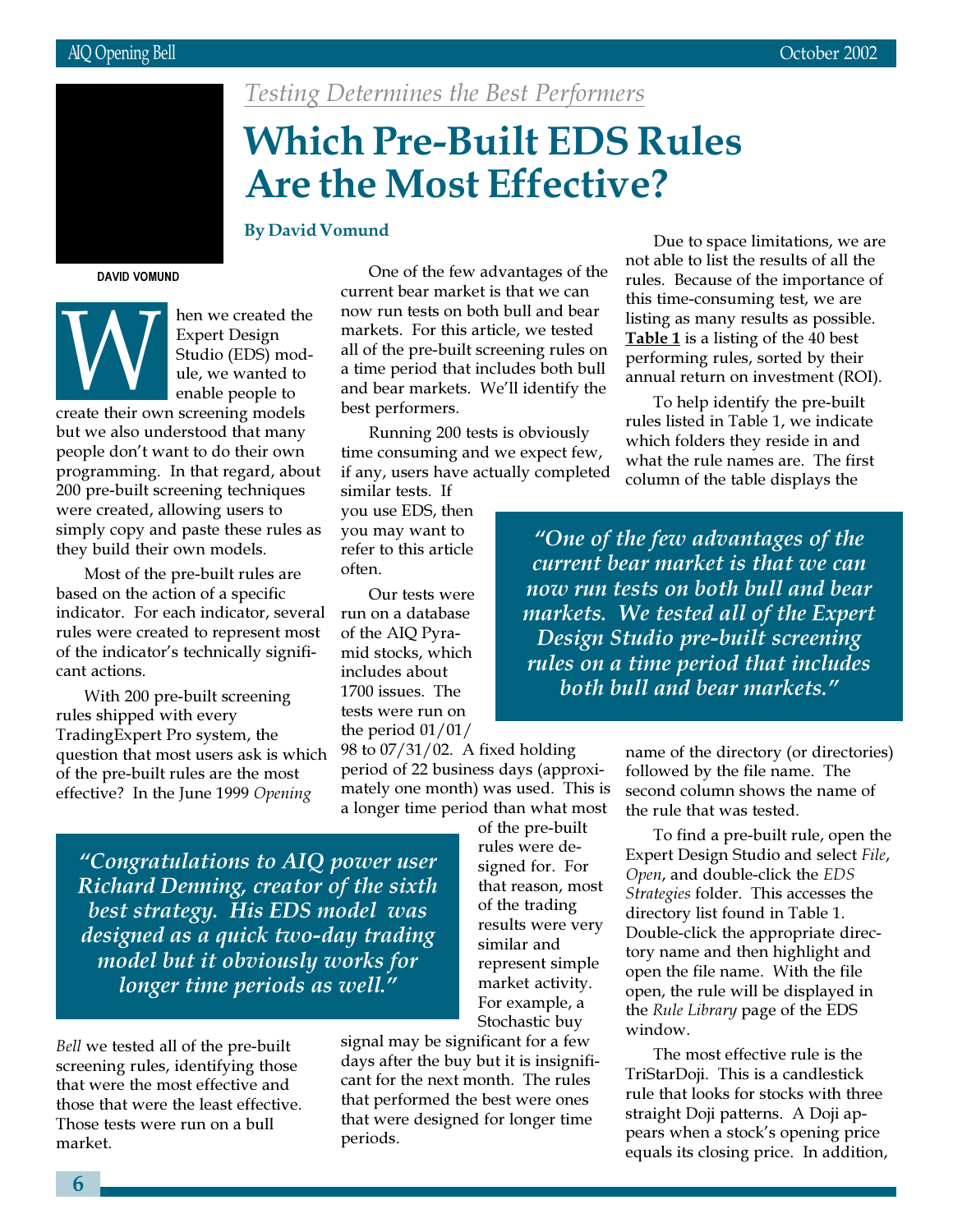## **Table 1 - Highest ROI Trades**

The following lists the results of testing the pre-built EDS rules using a stock database of the 1700 AIQ Pryamid stocks. A fixed 22-business day holding period was used. The testing time period was 01/01/98 to 07/31/02.

|    | Directory\file                                                                           | <b>Rule Name</b>        | Annual ROI |
|----|------------------------------------------------------------------------------------------|-------------------------|------------|
| 1  | basic indicator strategies\candlesticks\Tri Start Doji                                   | TriStarDoji             | 100.15     |
| 2  | obm\april-2000                                                                           | BestofKane              | 74.84      |
| 3  | obm\december                                                                             | Allworks                | 63.96      |
| 4  | obm\dec99                                                                                | buy                     | 62.14      |
| 5  | OBM\November                                                                             | Allworks                | 61.65      |
| 6  | obm\denningVCR                                                                           | GoLong                  | 60.53      |
| 7  | hit and run\boomer buy                                                                   | <b>BoomerBuy</b>        | 51.98      |
| 8  | chart pattern strategies\cup and handle                                                  | CupHandle               | 47.83      |
| 9  | basic indicator strategies\MF RSI\MFRSI crosses from above to below 90                   | MFRSIcross90            | 47.07      |
| 10 | basic indicator strategies\candlesticks\Four Price Doji                                  | FourPrice               | 45.25      |
| 11 | basic indicator strategies\candlesticks\Long Leg Doji                                    | LongLegDoji             | 39.99      |
| 12 | barometer\red down\RSIAIQreddown                                                         | <b>RSIAIQreddown</b>    | 39.82      |
| 13 | basic indicator strategies\AIQ TradingBands\price crosses from above to below Upper Band | AIQupperDN              | 38.47      |
| 14 | barometer\green up\RSIAIQgreenup                                                         | RSIAlQgreenup           | 36.91      |
| 15 | basic indicator strategies\ESA\Price crosses from above to below the Upper ESA           | <b>ESAupperDN</b>       | 36.63      |
| 16 | basic indicator strategies\candlesticks\tweezer bottom                                   | TweezerBottom           | 35.21      |
| 17 | basic indicator strategies\candlesticks\3Crows                                           | <b>ThreeCrows</b>       | 34.74      |
| 18 | obm\april-2000                                                                           | CitizenKane             | 34.11      |
| 19 | basic indicator strategies\candlesticks\DragonFly                                        | DragonFly               | 34.04      |
| 20 | street smarts\Holy Grail strategy                                                        | HolyGrail               | 33.91      |
| 21 | hit and run\boomer short                                                                 | <b>BoomerShort</b>      | 32.37      |
| 22 | obm\april-2000                                                                           | Bottomfishing           | 32.34      |
| 23 | obm\jun99obm                                                                             | Allworks                | 32.33      |
| 24 | basic indicator strategies\candlesticks\GraveStone Doji                                  | Gravestone              | 32.02      |
| 25 | barometer\green\CClingreen                                                               | CClingreen              | 31.81      |
| 26 | basic indicator strategies\ADX\ADX trend                                                 | GoodAdx                 | 31.66      |
| 27 | hit and run\stepping in front of size                                                    | SteppinginFrontofSize   | 31.02      |
| 28 | hit and run\Gilligans Island Shorts                                                      | GilligansIslandShortBuy | 31         |
| 29 | basic indicator strategies\OBV\OBV has reached a new high                                | OBVnewHI                | 30.95      |
| 30 | basic indicator strategies\candlesticks\Tweezer Top                                      | Tweezertop              | 30.86      |
| 31 | basic indicator strategies\ADX\ADX trend in place and Dir. Movement up                   | ADXupDIRMOVup           | 30.13      |
| 32 | basic indicator strategies\OBV\OBV has reached a new low                                 | OBVnewLO                | 29.91      |
| 33 | barometer\red\VOLUMEinred                                                                | VOLUMEinred             | 28.6       |
| 34 | obm\Mar99obm                                                                             | allworks                | 28.3       |
| 35 | basic indicator strategies\CCI\CCI cuts from above to below 100                          | CCldn                   | 27.93      |
| 36 | basic indicator strategies\CCI\CCI cuts from below to above 100                          | CClup                   | 27.65      |
| 37 | basic indicator strategies\MoneyFlow\moneyflow has reached new low                       | MFnewLo                 | 27.64      |
| 38 | barometer\red\Velocityinred                                                              | Velocityinred           | 27.6       |
| 39 | barometer\red down\MACDreddown                                                           | MACDreddown             | 26.28      |
| 40 | basic indicator strategies\Bollinger Bands\Price crosses from above to below Upper BB    | <b>UPPERBBcrossDOWN</b> | 26.20      |